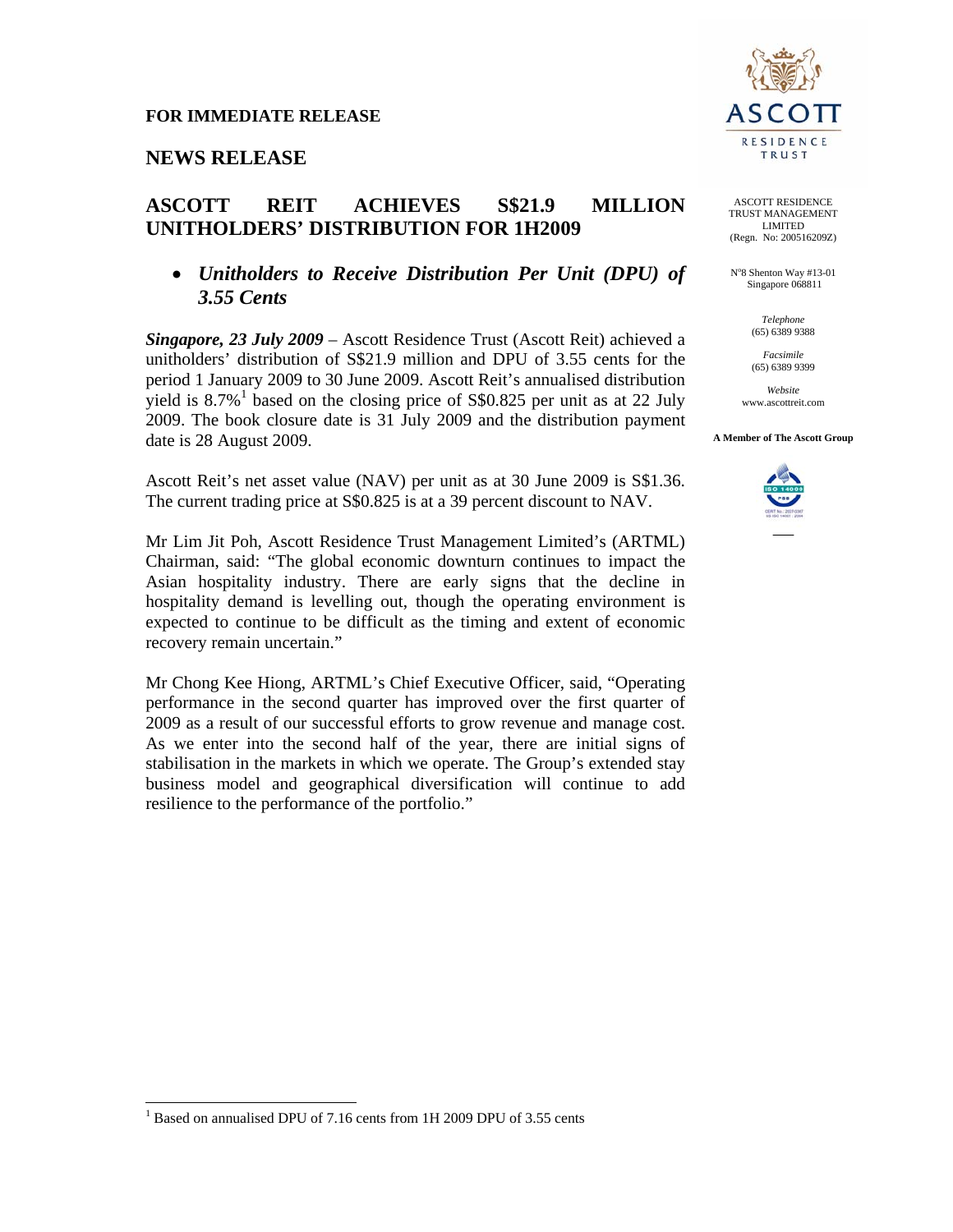## *Summary of Results*

## *1H2009 vs 1H2008*

|                                                       | 1H2009 | 1H2008 | Better/<br>(Worse)<br>$+/-$ |
|-------------------------------------------------------|--------|--------|-----------------------------|
| <b>Revenue (S\$ million)</b>                          | 85.1   | 92.0   | $-7%$                       |
| <b>Gross Profit (S\$ million)</b>                     | 40.7   | 47.1   | $-14%$                      |
| <b>Unitholders' Distribution (S\$ million)</b>        | 21.9   | 27.5   | $-20%$                      |
| <b>DPU</b> (S cents)                                  | 3.55   | 4.52   | $-21%$                      |
| <b>Revenue Per Available Unit (RevPAU)</b><br>S\$/day | 120    | 142    | $-15%$                      |

## *2Q2009 vs 1Q2009*

|                                                       | <b>2Q2009</b> | 1Q2009 | Better/<br>(Worse)<br>$+/-$ |
|-------------------------------------------------------|---------------|--------|-----------------------------|
| <b>Revenue (S\$ million)</b>                          | 43.0          | 42.1   | $+2\%$                      |
| <b>Gross Profit (S\$ million)</b>                     | 20.8          | 19.9   | $+5%$                       |
| <b>Unitholders' Distribution (S\$ million)</b>        | 11.0          | 10.8   | $+2\%$                      |
| <b>DPU</b> (S cents)                                  | 1.79          | 1.77   | $+1\%$                      |
| <b>Revenue Per Available Unit (RevPAU)</b><br>S\$/day | 119           | 120    | $-1\%$                      |

## **About Ascott Residence Trust**

Ascott Residence Trust (Ascott Reit) is the first Pan-Asian serviced residence real estate investment trust established with the objective of investing primarily in real estate and real estate-related assets which are income-producing and which are used or predominantly used, as serviced residences or rental housing properties in the Pan-Asian region.

Comprising an initial asset portfolio of 12 strategically located properties in seven Pan-Asian cities, Ascott Reit was listed with an asset size of about S\$856 million. Ascott Reit's portfolio has since expanded to S\$1.55 billion, comprising 38 properties with 3,644 units in 11 cities across seven countries.

Ascott Reit is managed by Ascott Residence Trust Management Limited, an indirect whollyowned subsidiary of CapitaLand, one of Asia's largest real estate companies.

For more information about Ascott Reit, please visit http://www.ascottreit.com.

### Important Notice

The value of units in Ascott Reit and the income derived from them may fall as well as rise. Units in Ascott Reit are not obligations of, deposits in, or guaranteed by the Manager or any of its affiliates. An investment in the units in Ascott Reit is subject to investment risks, including the possible loss of the principal amount invested. The past performance of Ascott Reit is not necessarily indicative of its future performance.

This announcement may contain forward-looking statements that involve risks and uncertainties. Actual future performance, outcomes and results may differ materially from those expressed in forward-looking statements as